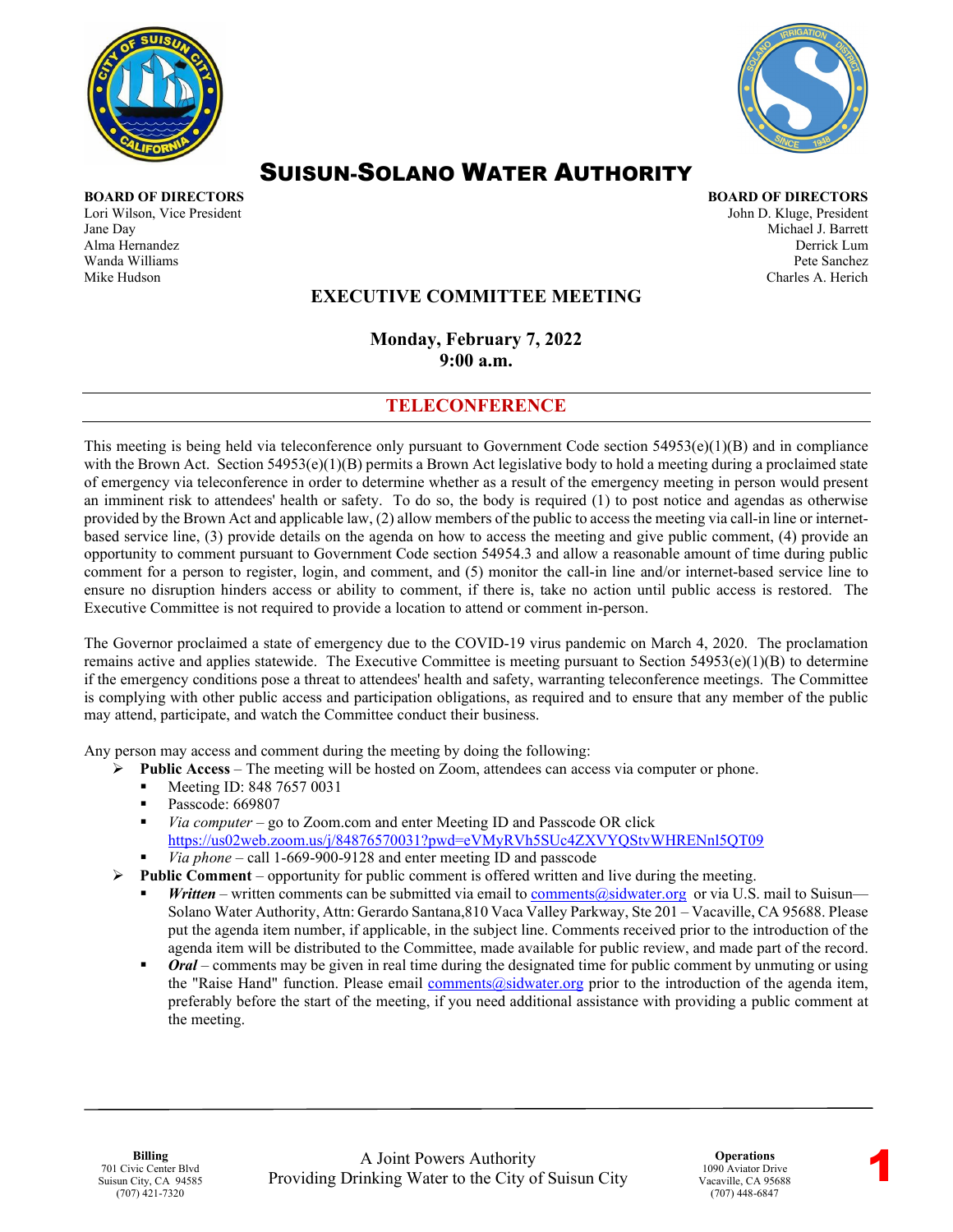## **AGENDA**

## **1. Preliminary**

- 1.1. Call Meeting to Order
- 1.2. Introductions
- 1.3. Approval of Agenda

### **2. Presentations**

None

### **3. Public Comment (Non-Agenda Items)**

### **4. Informational Items**

- 4.1. Capital Improvement Project Status Report. **(Page 3)**
- 4.2. SSWA Board Implementing Assembly Bill (AB) 361 Open Meetings: Continuation of Remote Meetings and Adoption of Findings. **(Page 6)**
- 4.3. Meter Replacement and AMI Implementation Update **(Page 8)**

## **5. Consent Calendar**

5.1. Approval of the Minutes of the January 4, 2022, Executive Committee Meeting. **(Page 9)**

## **6. Scheduled Items**

6.1. Review and confirm the Agenda for the SSWA Board Meeting scheduled for Monday, February 14, 2022, at 6 p.m., based on Executive Committee Recommendations.

## **7. Committee Member & Staff Comments**

## **8. Adjourn**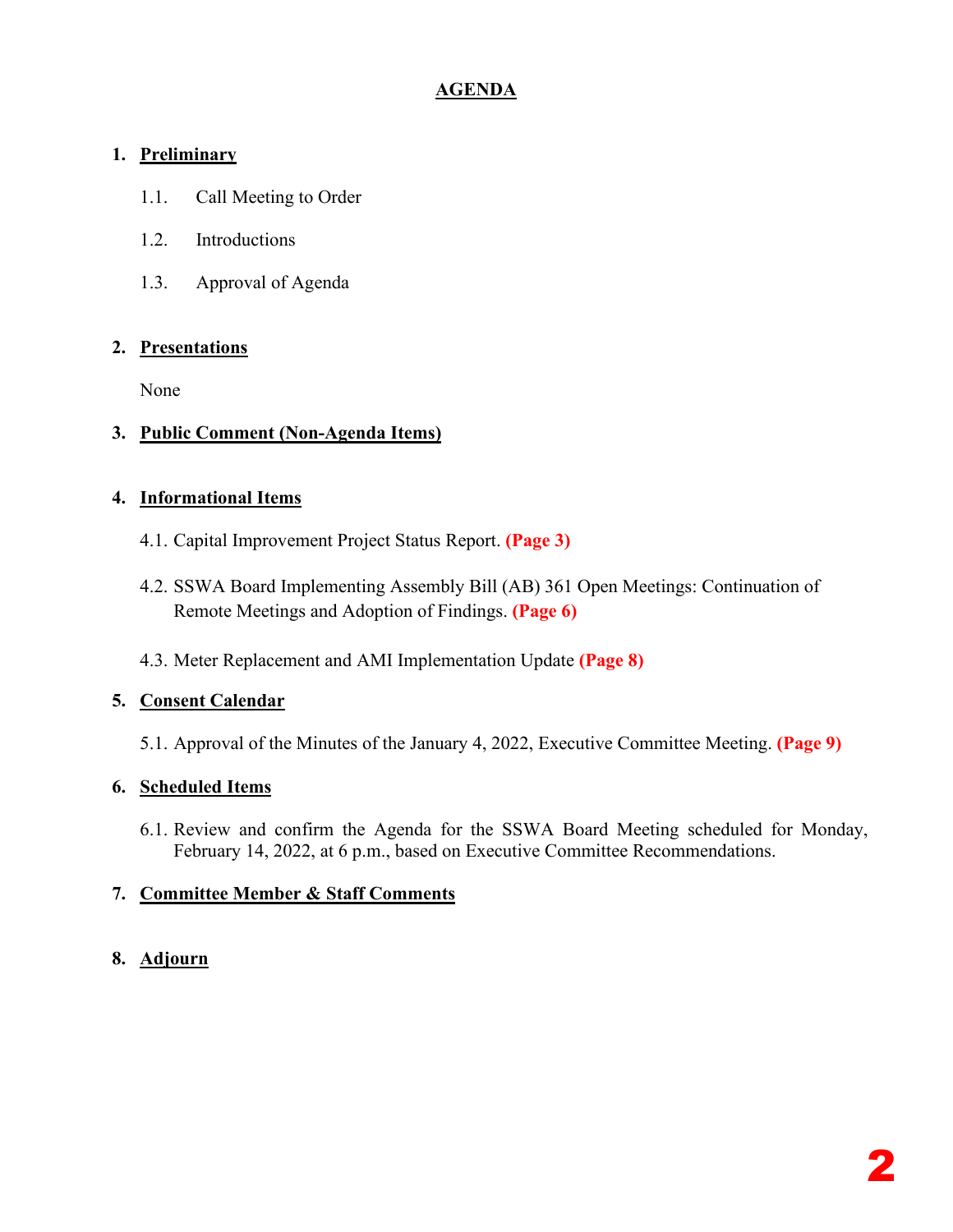#### **SUISUN-SOLANO WATER AUTHORITY EXECUTIVE COMMITTEE MEETING**

## **MEETING DATE: February 7, 2022**

#### **AGENDA ITEM 4.1**

#### **Capital Improvement Project Status Report**

#### **EXECUTIVE SUMMARY:**

The current status of the capital projects approved by the Board for FY 2021-22 are listed below. Other projects and issues affecting the Capital Improvement Program are also listed.

#### **STAFF REPORT:**

Updates to the project list and status of projects are shown in **bold text**.

## **A. Replacement Projects**

These projects are funded from the Replacement Reserve Fund.

*Cement Hill Water Treatment Plant (CHWTP) Projects*

- 1. CHWTP New Entrance Project: Plans are being finalized and coordination with Fairfield has taken place. Telstar is wrapping up the electrical design for the automatic entrance gates and integration with the Fairfield traffic lights. Civil Plans for the project are with Fairfield's contractor for costing. A Joint Agreement for construction of this project by the City of Fairfield's selected contractor for the Manuel Campos Parkway with repayment by SSWA is anticipated to be brought to the Board in **March 2022.**
- 2. Physical Security System Integration: The previously approved budget of \$80,000 was prepared to include work by outside consultants, installation of a new AT&T fiber optic communication line, purchase of a router, and staff time. The AT&T fiber optic line has been installed.
- 3. Filter Meter Replacement: Staff has been authorized to move forward with purchasing the 10 meters for the WTP's pressure filters. Plant operations staff have received the 5 meters serving one of the two plants and will install and program them prior to ordering the remaining meters, so that one plant remains in service with functioning meters at all times.

*Combined Distribution Facility Projects* 

#### *Distribution System Projects*

4. Sectionalizing Valve Replacement Project: Some valves needing replacement have been identified and scheduling their replacement is in progress.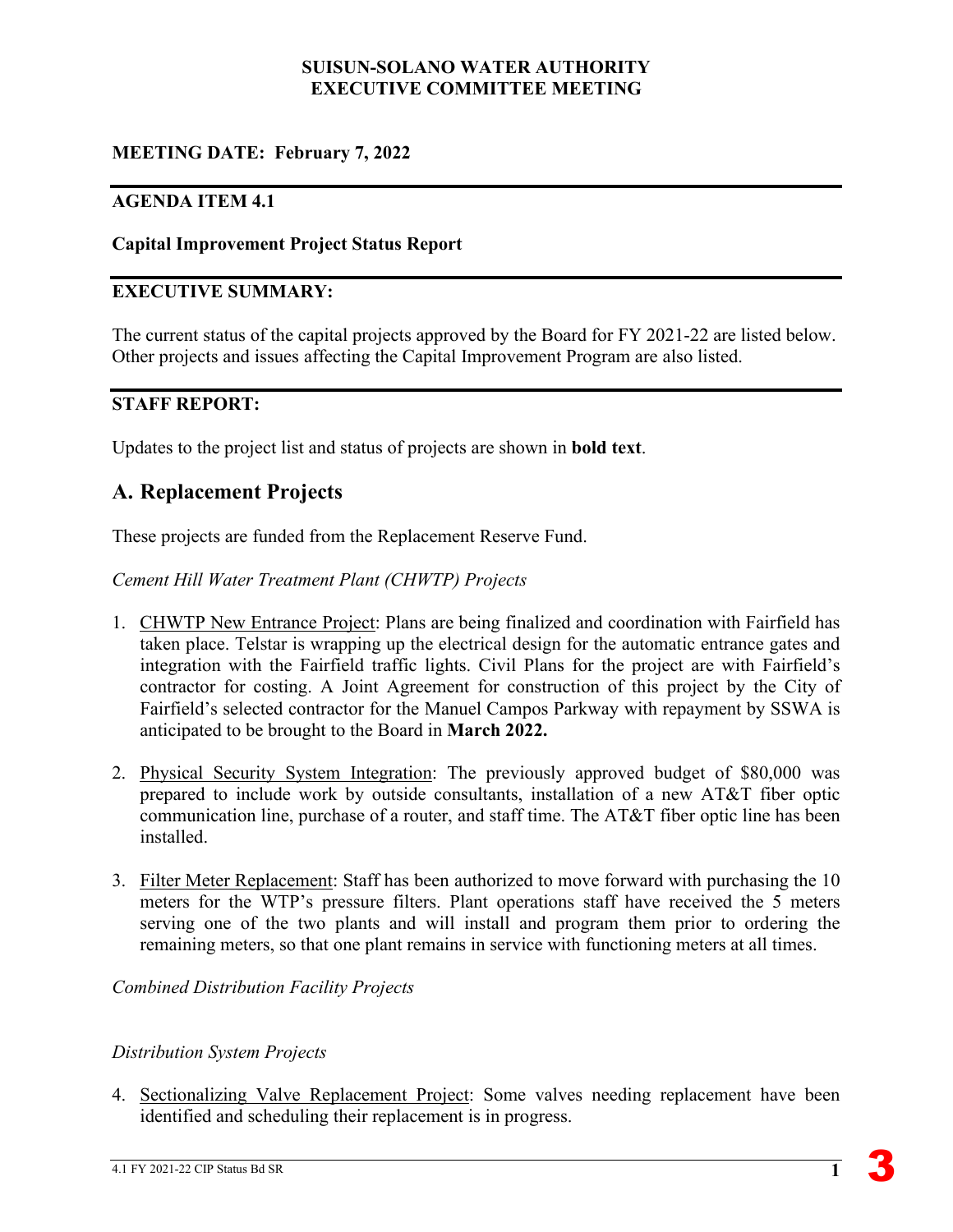- 5. Crystal Middle School Offsite Pipeline Replacement Project: Design Agreement should be executed soon. Staff requested an exemption for water/sewer separation requirements in one street where it is impossible to meet the minimum requirements. However, the new alignment has more separation than the existing water main. **The Division of Drinking Water granted SSWA an exemption from the State water main separation requirements. Staff is reviewing improvement plans and will provide comments. Upon finalizing plans and executing agreements, construction shall proceed.**
- 6. Geographic Information System (GIS): We have received the GIS linework from the consultant.

## **B. 2016 Bond Fund Projects**

These projects are funded from the 2016 Bond Fund.

#### *Water Loss Control Projects*

6. Meter Replacement and AMI Implementation: This project is largely complete, pending completion of project punch list items. About 300 meters are not communicating correctly. The contractor and Badger (the meter manufacturer) are working together to address this issue. When this work is complete, staff will bring a Notice of Completion to the Board for approval**.** The contractor has ordered the necessary materials to complete the work. The contractor received the meter endpoints from Badger necessary to complete the work and proceeded with installation the first week of January 2022.**. More information is provided on Agenda Item 4.3 Staff Report.** Contractor retention will continue to be held until a Notice of Completion is issued.

## **C. 2019 Bond Fund Projects**

These projects are funded from the 2019 Bond Fund.

## *Cement Hill Facility Projects*

- 7. Chemical System Replacement: This project is in progress. Submittals for material and shop drawing approvals are being submitted by the contractor for review. Work on the new polymer facility is underway.. The polymer tanks, eight (8) polymer pump skids and tubing to the pumps has been installed. **Polymer System testing, startup and training has been completed for four (4) out of the eight (8) polymer pumps. The remaining four (4) polymer pumps are undergoing a 7 day testing. Demolition of the old polymer tank facility is underway. Excavation for the new hypochlorite facility will begin soon.**  Metal building construction has been released to fabrication.
- 8. Control System Reprogramming: This project will start soon once the new equipment at the Cement Hill Tanks and New Cement Hill Pipeline has been integrated into the plant control system. A site visit has been completed by Telstar to initiate this work.

 $\blacktriangle$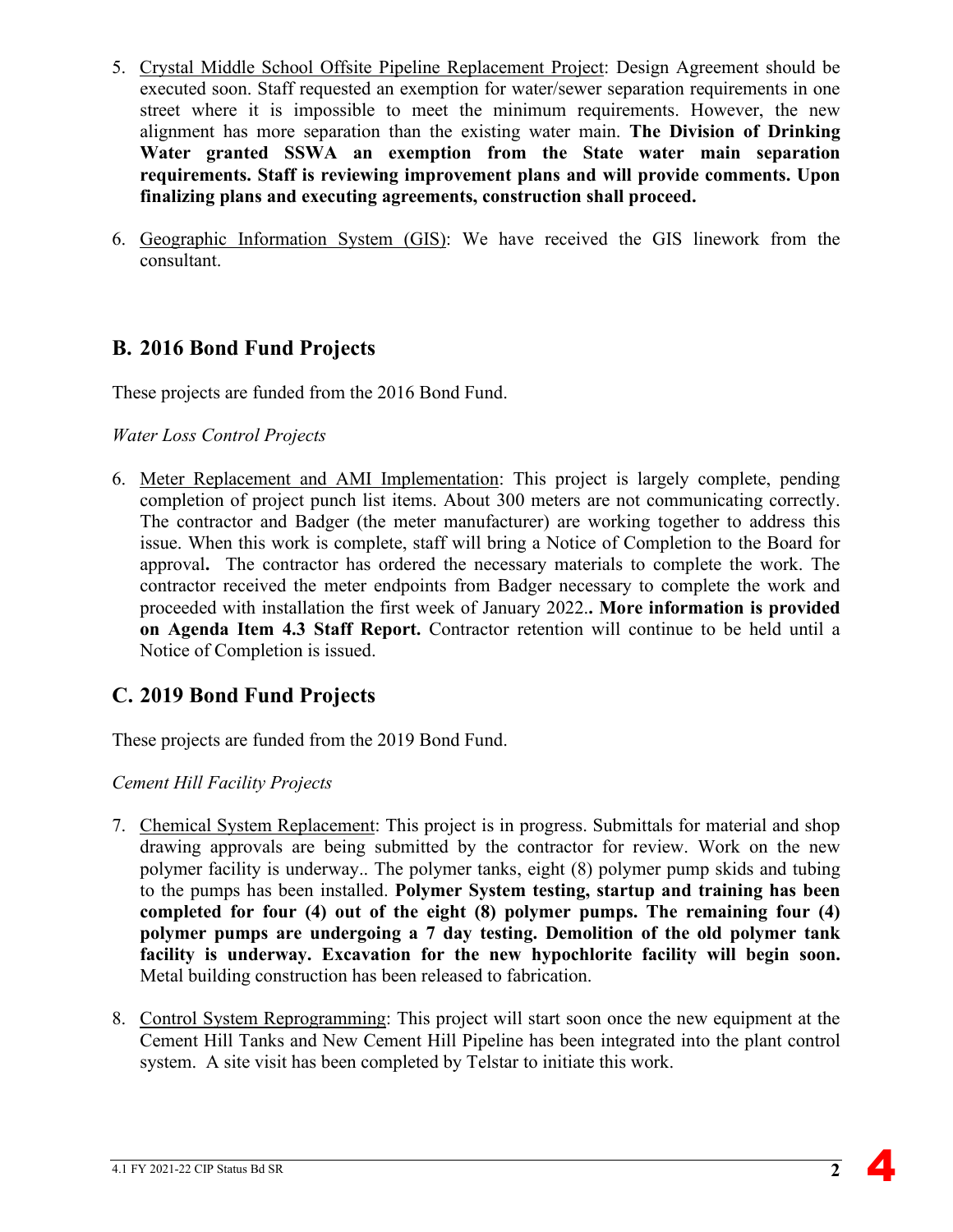9. CIP Program Management Services: Program management has shifted from ongoing project planning to completion of already-planned projects identified within the CIP.

## **D. New Capacity Fund Projects**

These projects are funded from the Capacity Fund.

- 10. Walters Road Pipeline: The portion to construct under Highway 12 is on hold.
- 11. Water Master Plan Update: A draft RFP has been sent to City staff for review. **Staff is considering combining the Water Master Plan update with the Asset Management Plan.**

## **E. Other Projects**

The following items include potential and pending capital projects, and Authority non-capital work (administrative, financial, operations and maintenance) affecting capital projects and planning.

12. Corp Yard Tank Replacement/Railroad Avenue Facility: This facility is planned to be decommissioned. The pumps have failed and staff is proposing not to replace them. In addition, the tank's lining has deteriorated and needs to be replaced. The tank has only been used in the recent past when emergency storage was necessary (tank filled, then immediately emptied after the short term need was gone).

#### **RECOMMENDATION/REQUEST:**

None; this is provided for the Board's information.

**ATTACHMENTS:** None.

**STAFF RESPONSIBLE FOR REPORT:**

Paul Fuchslin, SID Director of Engineering Date: 2/3/2022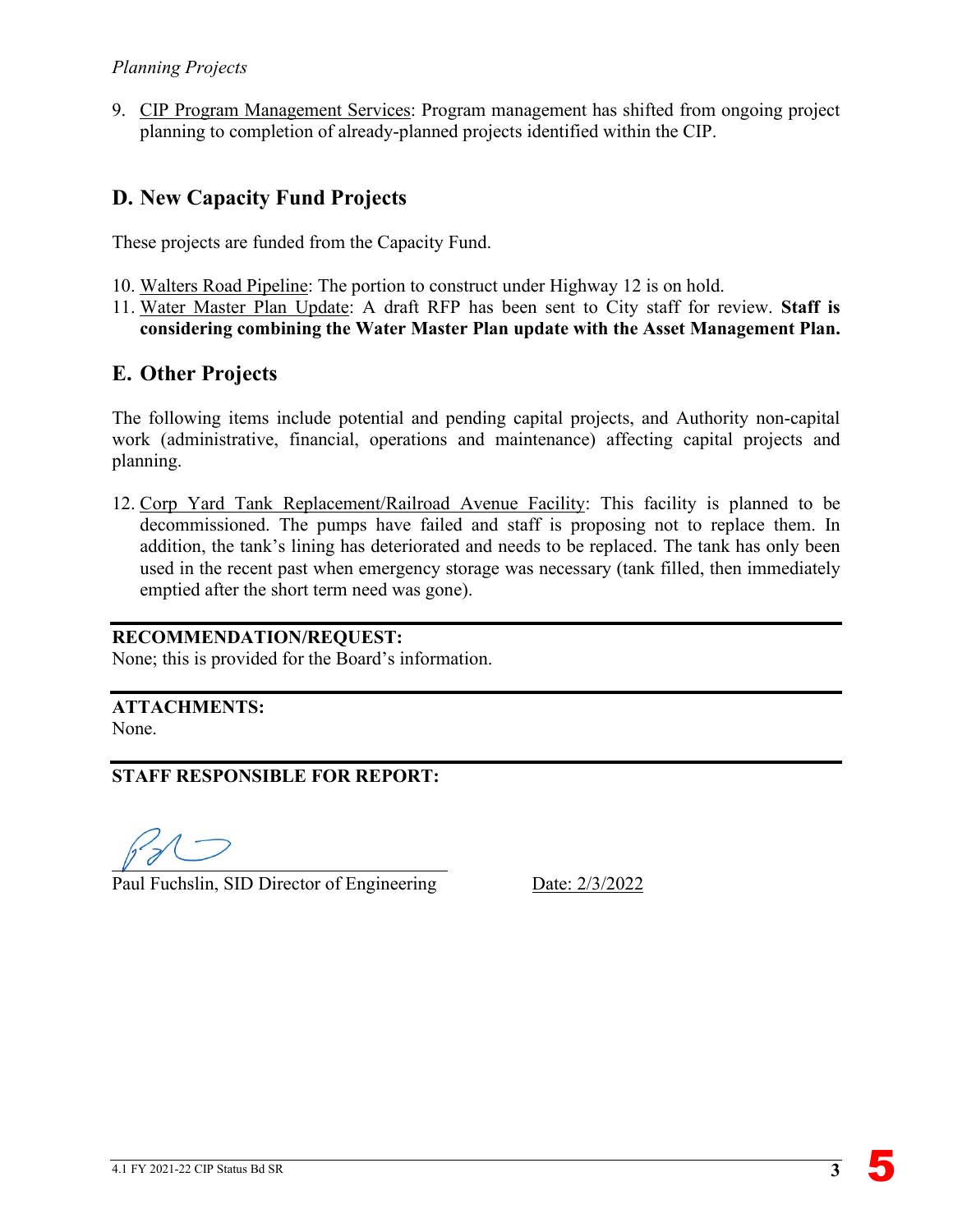#### **SUISUN/SOLANO WATER AUTHORITY EXECUTIVE COMMITTEE MEETING**

#### **MEETING DATE: February 7, 2022**

#### **Agenda Item No. 4.2**

**Title: SSWA Board Implementing Assembly Bill (AB) 361 Open Meetings: Continuation of Remote Meetings and Adoption of Findings.**

#### **EXECUTIVE SUMMARY:**

On March 4, 2020, the Governor of California proclaimed a state of emergency to exist because of the threat of COVID-19. On March 17, 2020, the Governor of California issued Executive Order N-29-20, which among other things, in paragraph 3 established parameters for a local legislative body or state body to hold public meetings via teleconferencing.

In accordance with Executive Order N-29-20 Suisun/Solano Water Authority (SSWA) has been conducting all public meetings via Zoom software for teleconferencing with telephonic access. As of September 30, 2021, the teleconferencing parameters of Executive Order N-29-20 end. As of October 1, 2021, local legislative bodies or state bodies must resume implementing public meeting requirements of the Brown Act, or determine if the parameter of the Assembly Bill (AB) No. 361, as approved on September 16, 2021, should be applied to SSWA public meetings.

On December 13, 2021, the SSWA Board adopted Resolution No. 21- 18, which allowed the continuation of remote meetings during a declared state of emergency.

The SSWA Board may continue to hold meetings remotely in order to ensure the health and safety of the staff and public, provided the meeting complies with Government Code Section 54953(e)(3)). Staff recommends that the SSWA Board may make the following findings to allow continued remote participate of Brown Act meetings in accordance with AB 361 (Government Code Section 54953(e)(3)).

- 1.) The findings set forth in Resolution No. 21-18 continue to be true and valid; and,
- 2.) The Governor's March 4, 2020 proclamation of state of emergency related to the COVID-19 virus pandemic continues to apply to the jurisdiction of SSWA; and,
- 3.) SSWA would have a significant challenge in attempting to maintain social distancing requirements for the public, staff, and Board members in the Suisun City Council chambers without presenting an imminent risk to the health and safety of attendees; and
- 4.) All meetings shall be conducted in accordance with Government Code section 54953(e) and staff is hereby authorized and directed to take all actions necessary to carry out the intent and purpose of this continuing certification, including conducting open and public meetings in accordance with Section 54953(e) and other applicable provisions of the Brown Act.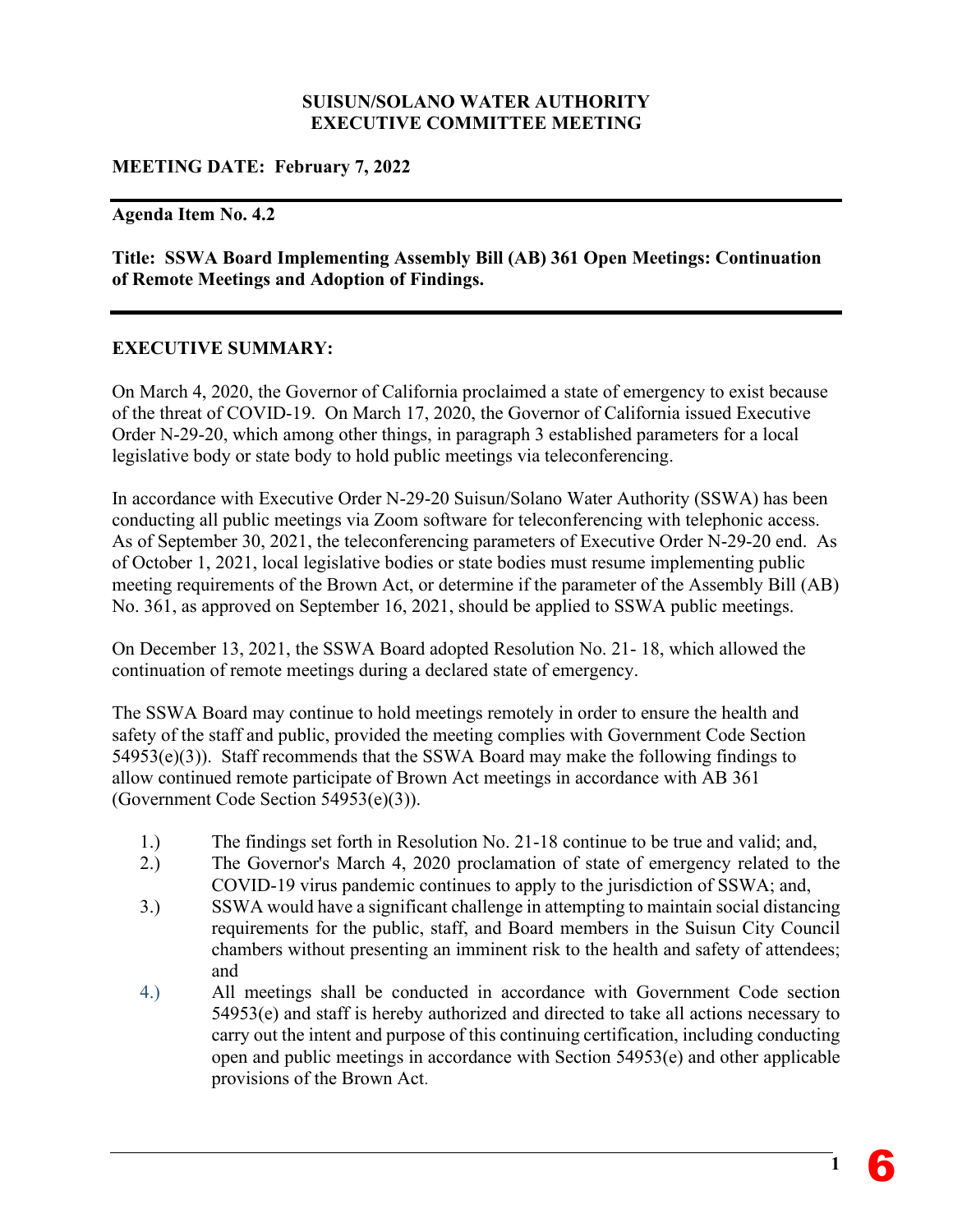**RECOMMENDATION:** Information Only.

**FINANCIAL IMPACT:** None.

**ATTACHMENT:** None.

**STAFF RESPONSIBLE FOR REPORT:** 

augh

Cary Keaten, SSWA Manager Date

02/02/22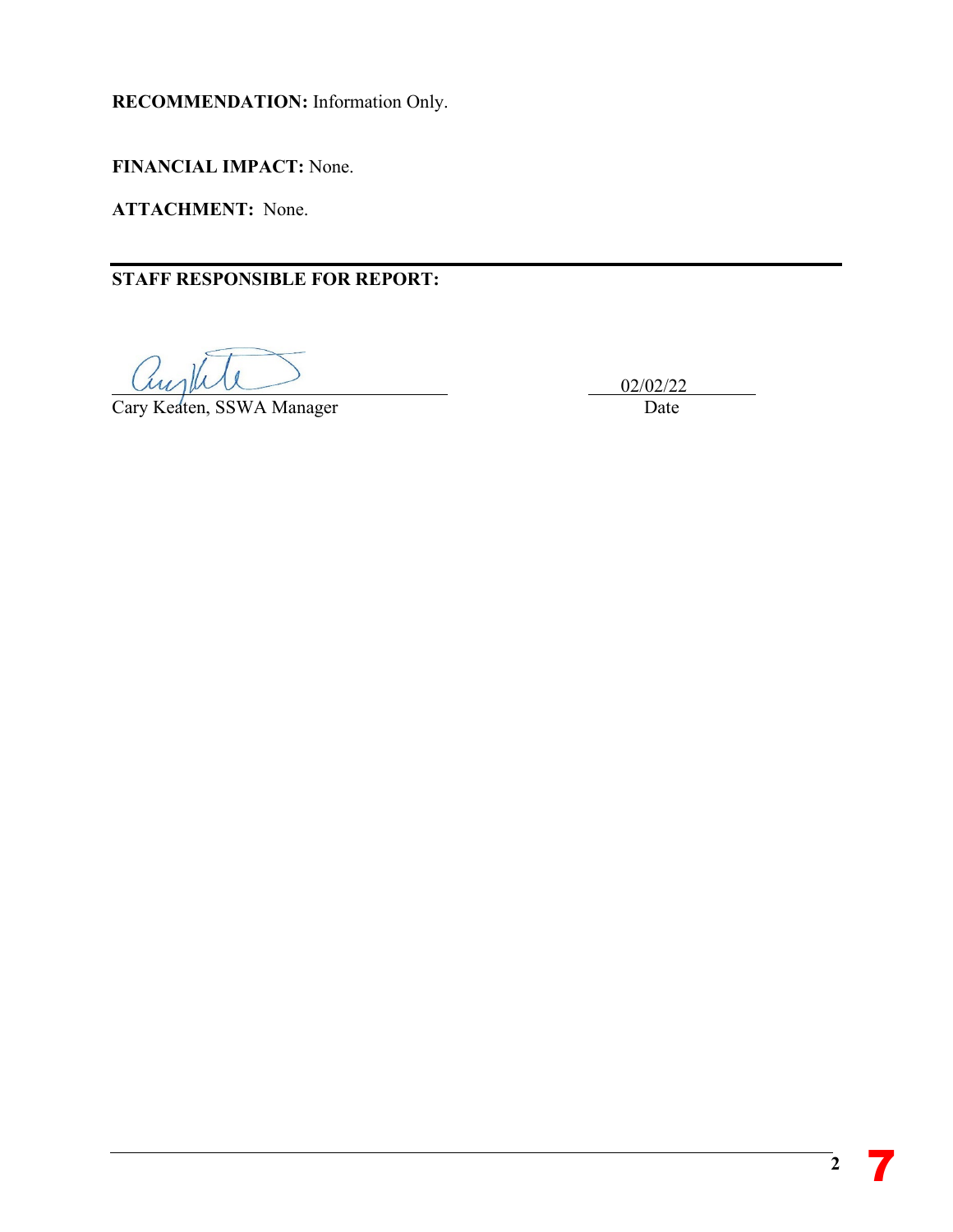#### **SUISUN-SOLANO WATER AUTHORITY EXECUTIVE COMMITTEE MEETING**

#### **MEETING DATE: February 7, 2022**

#### **AGENDA ITEM 4.3**

Meter Replacement and AMI Implementation Update

#### **EXECUTIVE SUMMARY:**

The Meter Replacement and AMI Implementation project is largely complete pending completion of troubleshooting faulty endpoints. Several hundred meters have not been communicating correctly. The contractor and Badger (the meter manufacturer) are working together to address this issue.

Badger has identified and addressed an anomaly impacting a subset of endpoints that causes them to communicate intermittently. Badger has also identified a number of endpoints that required replacement and as of January 19, 2022, 288 replacements have been made with approximately 200 more remaining. When work is complete, staff will bring a Notice of Completion to the Board for approval. Contractor retention will continue to be held until a Notice of Completion issued.

#### **RECOMMENDATION/REQUEST:**

There are no recommendation or request, this staff report is for information purposes only.

### **ATTACHMENTS:**

#### **STAFF RESPONSIBLE FOR REPORT:**

Uriel Romero, Associate Civil Engineer Date

Paul Fuchslin, SID Director of Engineering Date

1/31/2021

1/31/2021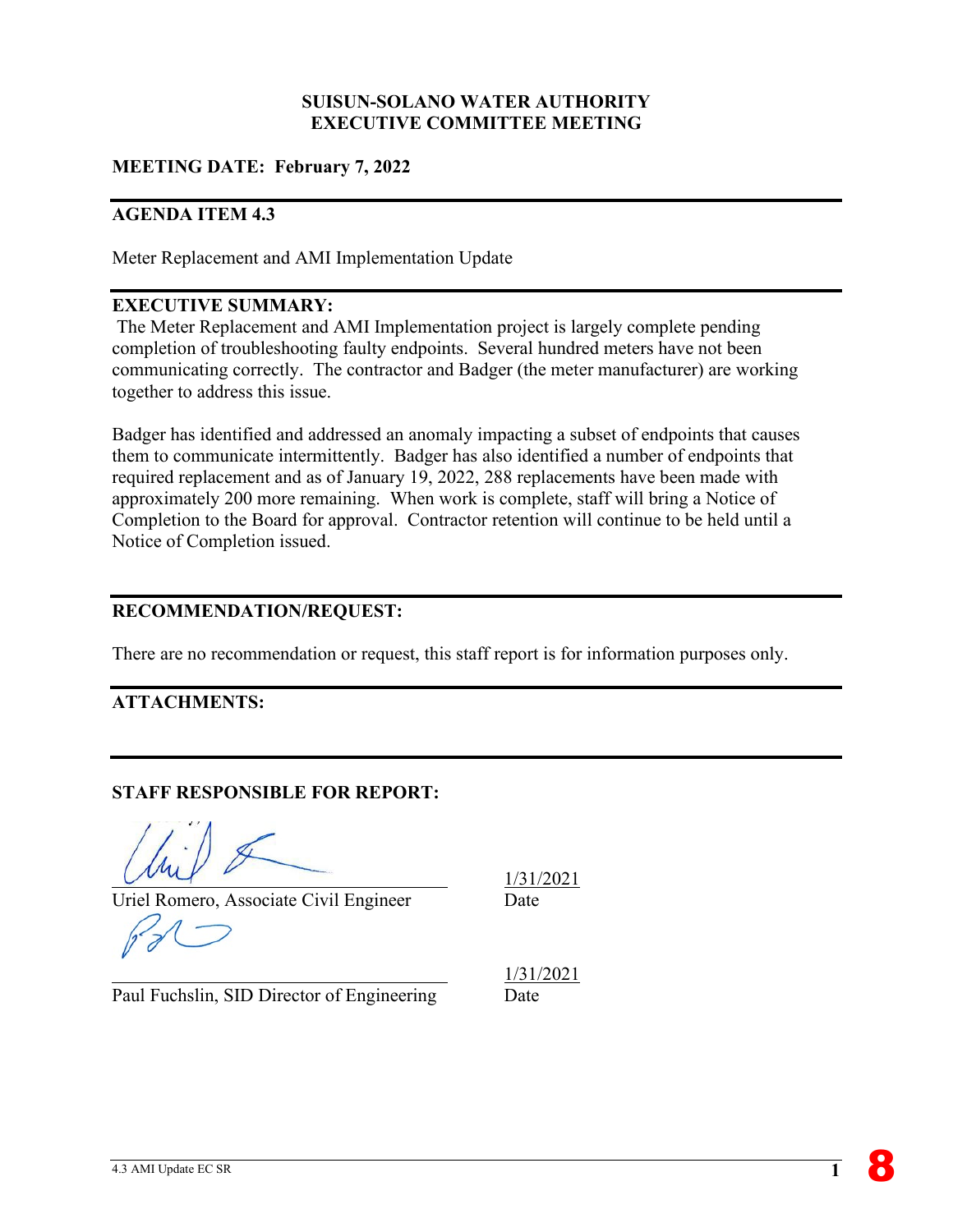#### **SUISUN SOLANO WATER AUTHORITY EXECUTIVE COMMITTEE MEETING**

**Monday, January 4, 2022 9:00 a.m.** 

**Suisun City Hall Conference Room 701 Civic Center Boulevard Suisun City, CA**

## **MINUTES**

#### **(UNADOPTED – SUBJECT TO REVISION)**

#### **TELECONFERENCE**

This meeting is being held via teleconference only pursuant to Government Code section  $54953(e)(1)(B)$  and in compliance with the Brown Act. Section 54953(e)(1)(B) permits a Brown Act legislative body to hold a meeting during a proclaimed state of emergency via teleconference in order to determine whether as a result of the emergency meeting in person would present an imminent risk to attendees' health or safety. To do so, the body is required (1) to post notice and agendas as otherwise provided by the Brown Act and applicable law, (2) allow members of the public to access the meeting via call-in line or internet-based service line, (3) provide details on the agenda on how to access the meeting and give public comment, (4) provide an opportunity to comment pursuant to Government Code section 54954.3 and allow a reasonable amount of time during public comment for a person to register, login, and comment, and (5) monitor the call-in line and/or internet-based service line to ensure no disruption hinders access or ability to comment, if there is, take no action until public access is restored. The Executive Committee is not required to provide a location to attend or comment in-person.

The Governor proclaimed a state of emergency due to the COVID-19 virus pandemic on March 4, 2020. The proclamation remains active and applies statewide. The Executive Committee is meeting pursuant to Section  $54953(e)(1)(B)$  to determine if the emergency conditions pose a threat to attendees' health and safety, warranting teleconference meetings. The Committee is complying with other public access and participation obligations, as required and to ensure that any member of the public may attend, participate, and watch the Committee conduct their business.

Any person may access and comment during the meeting by doing the following:

- **Public Access**The meeting will be hosted on Zoom, attendees can access via computer or phone.
	- Meeting ID: 848 7657 0031
	- Passcode: 669807
	- *Via computer* go to Zoom.com and enter Meeting ID and Passcode OR click https://us02web.zoom.us/j/84876570031?pwd=eVMyRVh5SUc4ZXVYQStvWHRENnl5OT09
	- *Via phone* call 1-669-900-9128 and enter meeting ID and passcode
- **Public Comment** opportunity for public comment is offered written and live during the meeting.
	- *Written* written comments can be submitted via email to [nackley@sidwater.org](mailto:nackley@sidwater.org) or via U.S. mail to Suisun— Solano Water Authority, Attn: Natasha Ackley 810 Vaca Valley Parkway, Ste 201 – Vacaville, CA 95688. Please put the agenda item number, if applicable, in the subject line. Comments received prior to the introduction of the agenda item will be distributed to the Committee, made available for public review, and made part of the record.
	- *Oral* comments may be given in real time during the designated time for public comment by unmuting or using the "Raise Hand" function. Please email [nackley@sidwater.org](mailto:nackley@sidwater.org) prior to the introduction of the agenda item, preferably before the start of the meeting, if you need additional assistance with providing a public comment at the meeting.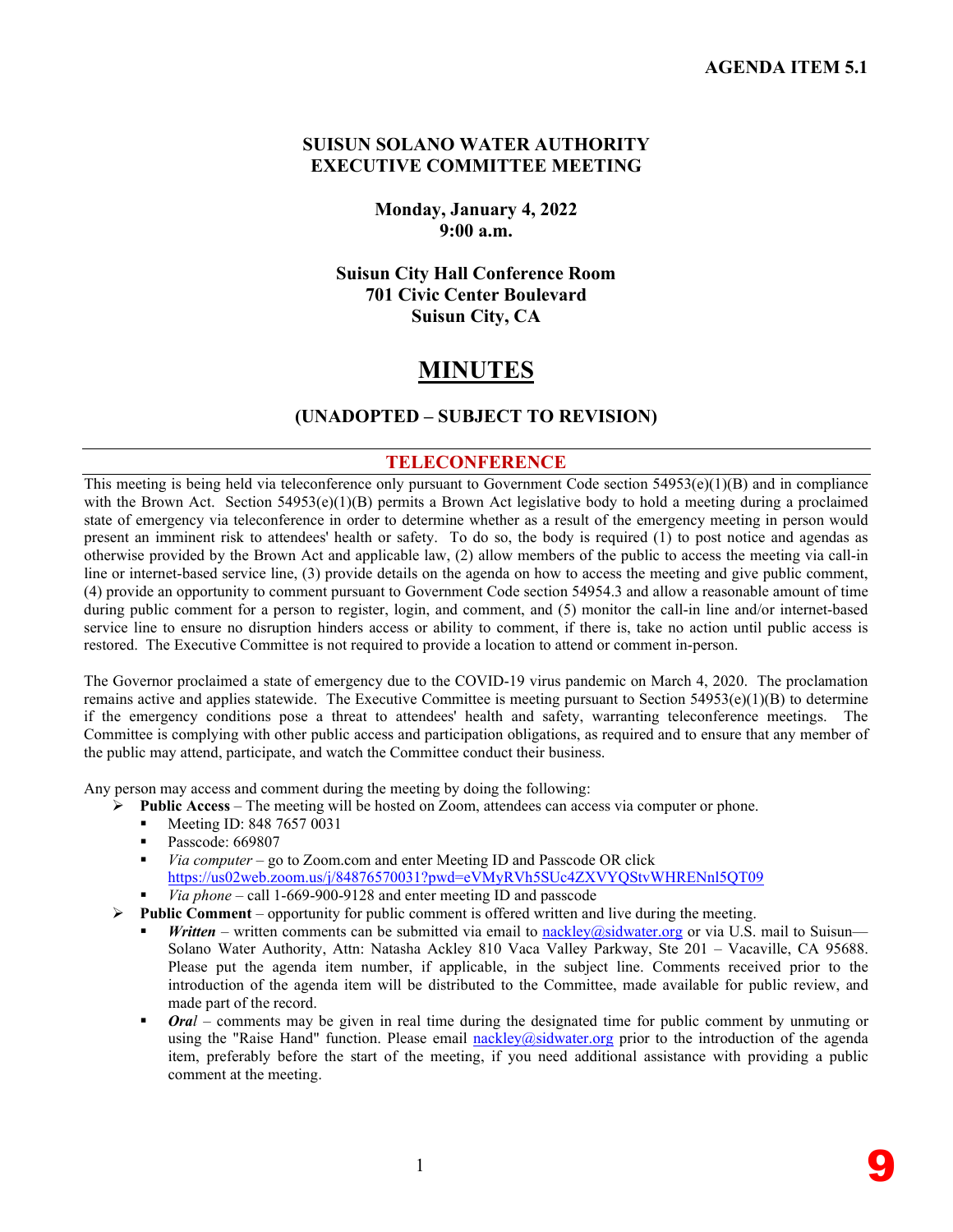#### **Members Present via teleconference:**

**City of Suisun City:** Lori Wilson, SSWA Board Vice President, Suisun City Mayor; Greg Folsom, SSWA Assistant Manager, City of Suisun City Manager

**Solano Irrigation District via teleconference:** Cary Keaten, SSWA Manager, SID General Manager; J.D. Kluge, SSWA Board President, SID Board President

**Staff Present via teleconference**: Paul Fuchslin, SID Director of Engineering; Matt Hobbs, SID Water & Power Operations Manager; Lakhwinder Deol, Suisun City Finance Director; Elizabeth Luna, Suisun City Accounting Services Manager

#### 1. **Preliminary**

1.1 Call to Order

*As a quorum was present, Wilson called the meeting to order at 9:00 a.m.* 

- 1.2 Introductions *Attendees introduced themselves.* 
	- 1.3 Approval of the Agenda

*Upon a motion by Folsom, seconded by Wilson, the agenda was approved as presented without objection.* 

#### 2. **Presentations**

None.

3. **Public Comment (Non-Agenda Items)** *This was no public participation in this meeting.*

#### 4. **Informational Items**

- 4.1 Capital Improvement Project Status Report
- 4.3 SSWA Board Implementing Assembly Bill (AB) 361 Open Meetings: Continuation of Remote Meetings and Adoption of Findings.

*No discussion on informational items.*

#### 5. **Consent Calendar**

5.1 Approval of the Minutes of the December 6, 2021, Executive Committee Meeting.

*Upon a motion by Folsom, seconded by Keaten, the consent calendar was approved as presented without objection.*

#### 6. **Scheduled Items**

6.1 2022 Upcoming Items – Verbal Update

*Paul Fuchslin gave the update on this item.*